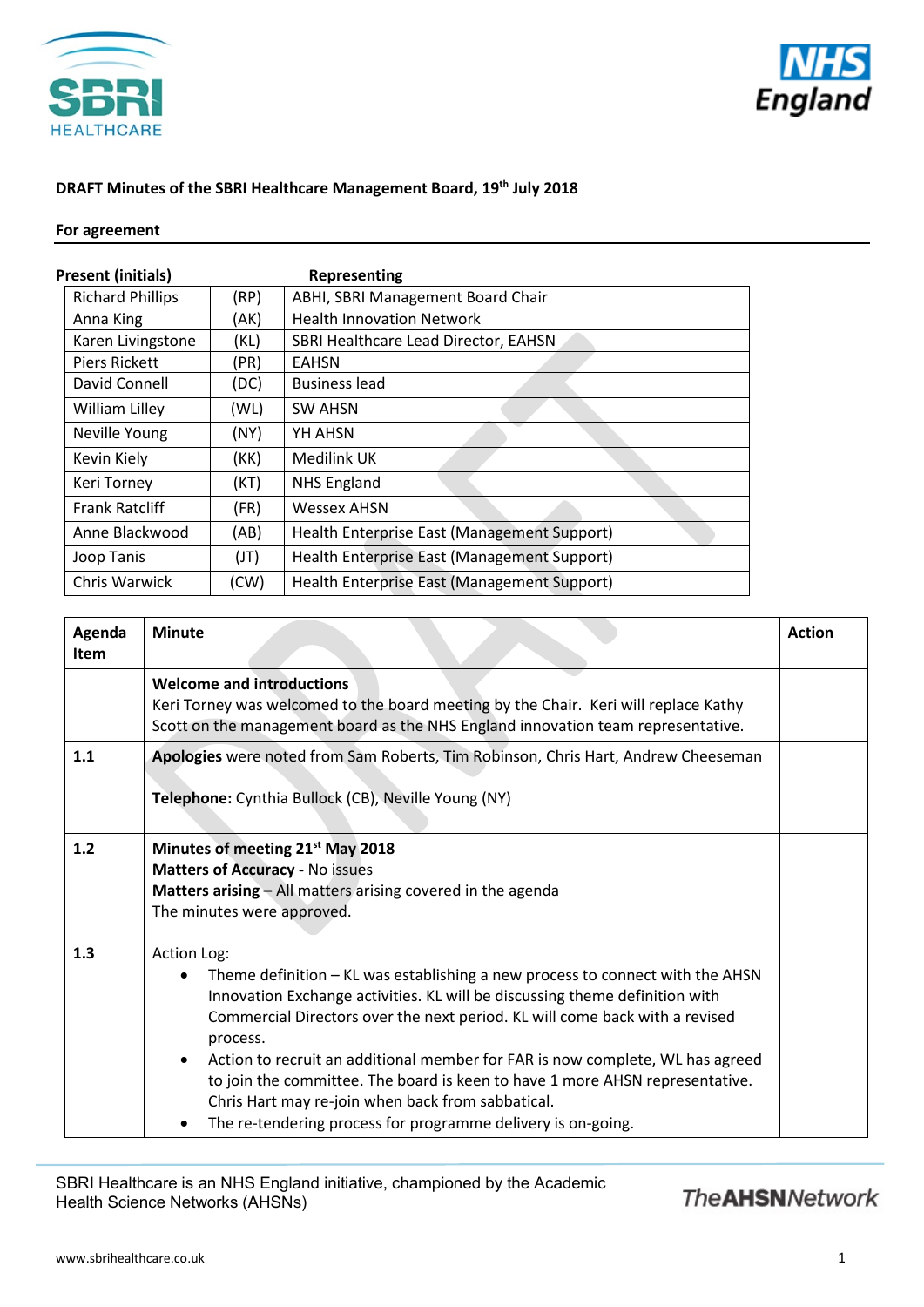|                | Internal audit letter not yet received, all actions believed to be completed but<br>$\bullet$<br>not confirmed in writing. NHS England to provide relevant correspondence.                                                                                                                                                                                                                                                                                                                                                                                                                                                                                                                                                                                                                                      |    |
|----------------|-----------------------------------------------------------------------------------------------------------------------------------------------------------------------------------------------------------------------------------------------------------------------------------------------------------------------------------------------------------------------------------------------------------------------------------------------------------------------------------------------------------------------------------------------------------------------------------------------------------------------------------------------------------------------------------------------------------------------------------------------------------------------------------------------------------------|----|
| $\overline{2}$ | Items for discussion and/or decision:                                                                                                                                                                                                                                                                                                                                                                                                                                                                                                                                                                                                                                                                                                                                                                           |    |
| 2.1            | <b>Governance review</b>                                                                                                                                                                                                                                                                                                                                                                                                                                                                                                                                                                                                                                                                                                                                                                                        |    |
|                | RP reflected on the Governance Review that took place during the last 12 months. It was<br>previously agreed to change the governance structure to have a smaller, more strategic<br>board to achieve maximum stakeholder value. It was acknowledged that a number of<br>reviews and audits of the programme have taken place in the last year, all with positive<br>outcomes.                                                                                                                                                                                                                                                                                                                                                                                                                                  |    |
|                | The discussion included the following observations:<br>Leadership resides with AHSNs, although not all 15 can be involved at board level.<br>The proposed board is still too large. The draft structure indicates that board will have 10<br>members including non-board members, e.g. Health Enterprise East representatives. It is<br>believed that it would be better to have 6-8 people on the board consisting of 2 AHSNs, 1<br>venture capital representative, 1 from person from central government, and 1 delivery<br>partner. A larger stakeholder group would then meet twice a year and include the voice<br>of commissioners, NHS England, Innovate UK and AHSNs.                                                                                                                                   |    |
|                | The final proposal needs formal approval from AHSNs. Proposal to be circulated to each<br>AHSN, for final decision at the next board meeting. It is important to complete this re-<br>structuring prior to the re-procurement of the programme.                                                                                                                                                                                                                                                                                                                                                                                                                                                                                                                                                                 |    |
|                | Action: Discussions with each AHSN and subsequent final proposal to be circulated to<br>all AHSNs                                                                                                                                                                                                                                                                                                                                                                                                                                                                                                                                                                                                                                                                                                               | KL |
| 2.2            | <b>Business plan</b>                                                                                                                                                                                                                                                                                                                                                                                                                                                                                                                                                                                                                                                                                                                                                                                            |    |
|                | The revised version includes new sections on the theme definition process and<br>references the Innovation Exchanges. The business plan also reflects the timetabling<br>required to complete all awards within NHS England's financial year.                                                                                                                                                                                                                                                                                                                                                                                                                                                                                                                                                                   |    |
|                | <b>Board Comments:</b><br>DC personal reference information needs revising.<br>Include reference to industrial strategy and the grand challenges, ageing and AI.<br>٠<br>Industrial strategy and grand challenge funds: good for SBRI to partner with this<br>$\bullet$<br>fund, if successful could run a combined challenge theme. Letter of support on<br>non-exclusive basis.<br>Innovate UK discussions have taken place.<br>$\bullet$<br>Also reference links to Accelerated Access Review (AAR). KK to help with<br>٠<br>terminology. Two (or more) innovations to be proposed to AHSNs to help spread<br>nationally. Workshops arranged to focus on needs and look at how those needs<br>align.<br>Could include alumni, National Innovation Accelerator links and links to other<br>alumni programmes. |    |

SBRI Healthcare is an NHS England initiative, championed by the Academic Health Science Networks (AHSNs)

# **The AHSNNetwork**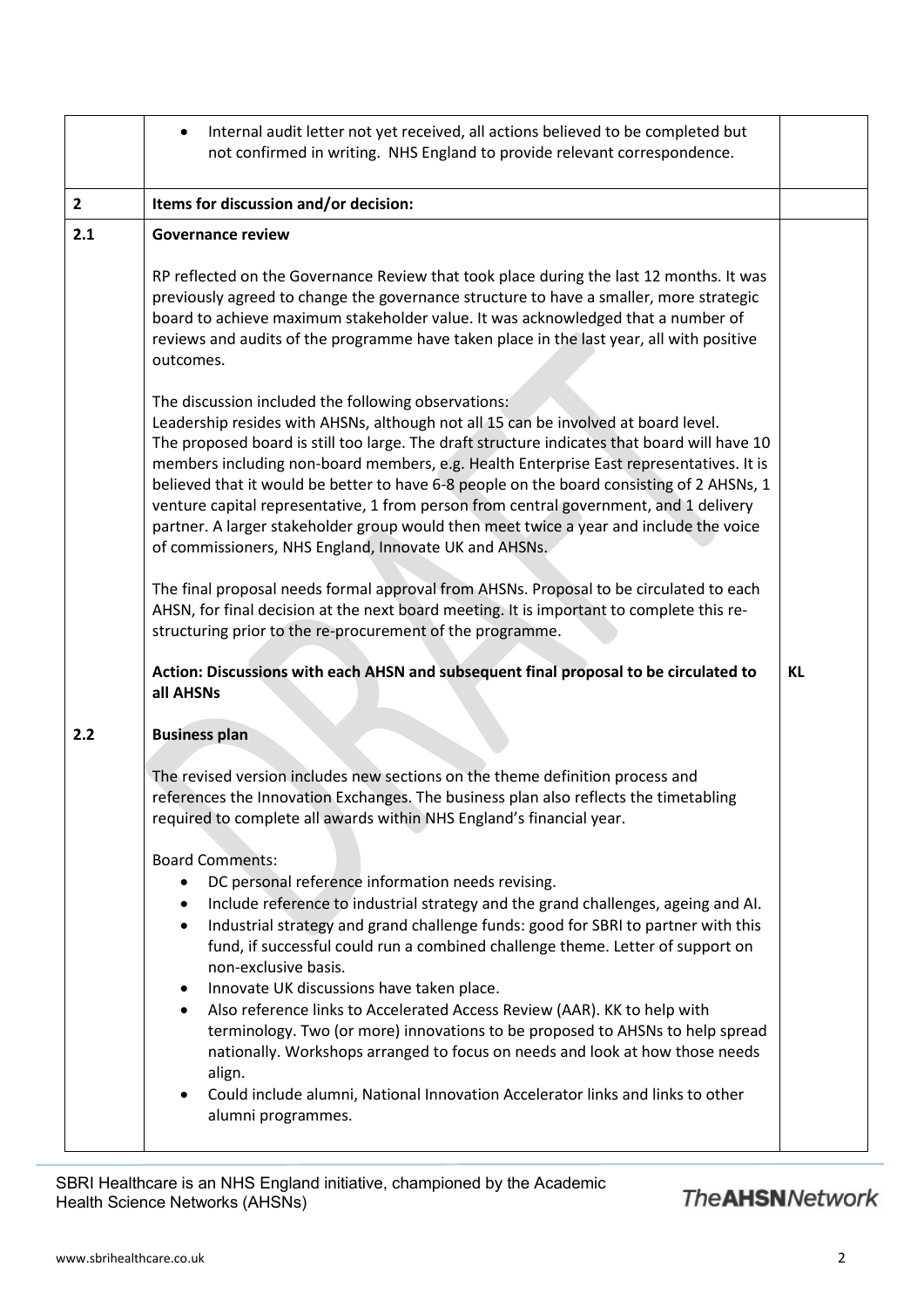|     | The business plan was approved subject to the above amends.                                                                                                                                                                                                                                                                                                                                                                                                                                                                                                                                             |           |
|-----|---------------------------------------------------------------------------------------------------------------------------------------------------------------------------------------------------------------------------------------------------------------------------------------------------------------------------------------------------------------------------------------------------------------------------------------------------------------------------------------------------------------------------------------------------------------------------------------------------------|-----------|
| 2.3 | Headline results from the annual company's survey<br>CW presented headline results from the annual survey of funded company's and<br>trend data from score cards. The committee were very positive about the information<br>that the survey provided and were keen to have the full set of data analysed. It was<br>noted that the impact of the programme is becoming more significant with increasing<br>numbers of products on market and selling into the NHS, the UK and internationally.<br>Action: a full set of data from the survey to be shared with the AHSNs as soon as it is<br>available. | <b>CW</b> |
| 2.4 | Re-procurement                                                                                                                                                                                                                                                                                                                                                                                                                                                                                                                                                                                          |           |
|     | NHS England have issued a market warming questionnaire regarding the re-tendering<br>process which is expected to formally commence in Sept.                                                                                                                                                                                                                                                                                                                                                                                                                                                            |           |
|     | The board were keen to know more about the timetable, particularly around the spend<br>within the financial year. Transition between current and future providers needs to be<br>seamless and thoroughly planned. The whole of the programme management office<br>function, and financial management will be reviewed in the re-procurement process.                                                                                                                                                                                                                                                    |           |
|     | A longer financial commitment to the programme would improve operational planning.<br>Greater alignment between SBRI and other innovation programmes is desirable - NHS<br>England are looking at the whole innovation landscape. SBRI Healthcare is seen as a good<br>programme, and the audit report showed excellence, but the wider landscape needs<br>more coherence and clearer process. NHS England is including NIHR in the review. NIHR<br>has £1Bn of funds and supports a lot of projects that could enable SBRI companies to go<br>forward into service.                                    |           |
|     |                                                                                                                                                                                                                                                                                                                                                                                                                                                                                                                                                                                                         |           |
| 2.5 | Progress on Annual Report and Health and Care Innovation Expo activity                                                                                                                                                                                                                                                                                                                                                                                                                                                                                                                                  |           |
|     | 7 SBRI companies have been identified to be at the Health and Care Innovation Expo.<br>SBRI will have a stand in the AHSN area and they are still keen to have some SBRI stories<br>in plenary sessions.                                                                                                                                                                                                                                                                                                                                                                                                |           |
|     | The Annual Report will be available in hard copy at Expo. The report will be a physical<br>document and an online version with hyperlinks etc. comms plan to extend message<br>beyond Expo. Other regional/national/international events could also be targeted. Atlas<br>data is helpful and reaches a wide audience, but we need other ways, including a<br>presence at international events to grow exposure. Commercial Directors of the AHSNs<br>are generally keen to engage. The international market is an important market for SBRI<br>companies.                                              |           |
| 3   | Items for information:                                                                                                                                                                                                                                                                                                                                                                                                                                                                                                                                                                                  |           |
| 3.1 | <b>Competition reports:</b>                                                                                                                                                                                                                                                                                                                                                                                                                                                                                                                                                                             |           |

SBRI Healthcare is an NHS England initiative, championed by the Academic Health Science Networks (AHSNs)

## **The AHSNNetwork**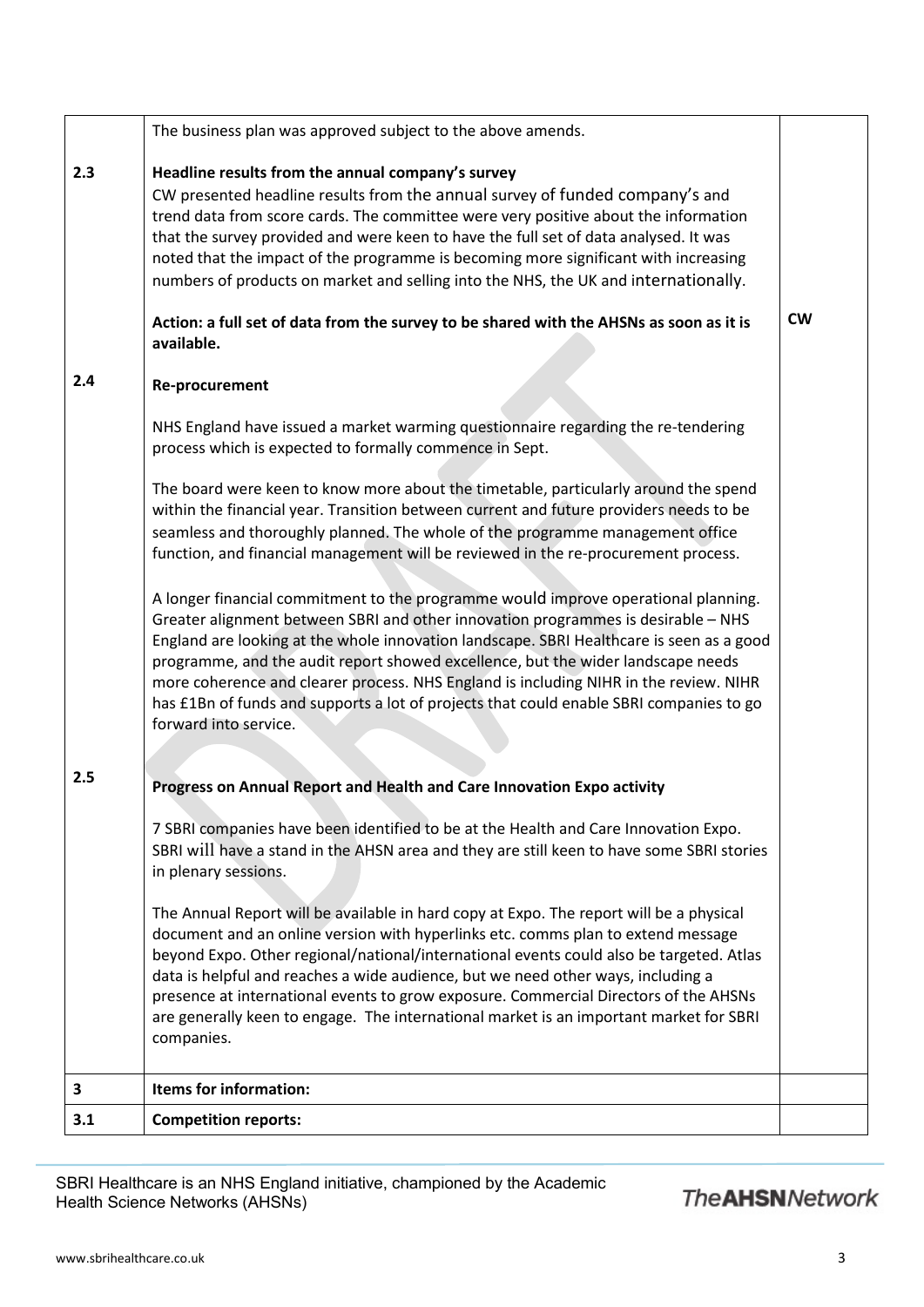| 3.1.1 | <b>Competition progress report (RAG)</b>                                                                                                                                                                                                                                                                                                                                                                   |    |
|-------|------------------------------------------------------------------------------------------------------------------------------------------------------------------------------------------------------------------------------------------------------------------------------------------------------------------------------------------------------------------------------------------------------------|----|
|       | RAG rating shows three projects are currently rated amber (Idox, Careflow Connect and<br>11health). Some of the challenges causing these delays are ethics approvals and the<br>setting up of clinical trials. Most companies have a delay in phase 2 and extensions can<br>be approved following discussion with the monitoring team. Amber rated companies<br>receive an increased amount of monitoring. |    |
| 3.1.2 | <b>SBRI Score card</b>                                                                                                                                                                                                                                                                                                                                                                                     |    |
|       | The scorecard was presented by CW. The scorecard shows significant increases in<br>economic impact and the leverage of additional funds that has been secured.<br>Additionally, there are a greater number of companies exporting, more jobs have been<br>created and more products are on the market.                                                                                                     |    |
|       | There was a discussion on benchmarking, targets and value for money. The board<br>recognised that there is limited quality data from other programmes but were keen to<br>explore what more could be considered. It has been difficult to forecast based on trends<br>in the first phase as the numbers were growing. Now we have more data, we can look at<br>trend forecasting for the next 3-5 years.   |    |
| 3.2   | <b>Financial reports:</b>                                                                                                                                                                                                                                                                                                                                                                                  |    |
| 3.2.1 | FAR Committee Report - 19 July<br>A verbal report was received as the meeting had taken place that morning. FAR had<br>discussed finance reports and asked for some format changes. The audit report from<br>external auditors, PEM, was seen to be a little opaque, particularly their review of the<br>due diligence process, so further enquiries were being made.                                      |    |
|       | Action: review pre-contracting due diligence process including RAG rating and related<br>protocol for funding approval.                                                                                                                                                                                                                                                                                    | JT |
|       | The committee also discussed the revised SBRI contract to require 4 years post funding<br>survey responses, GDPR changes and plan to revisit the Conflict of Interest policy.                                                                                                                                                                                                                              |    |
| 3.2.2 | Financial Report for quarter 1 2018/19 & Budget Forecast<br>Reports for April and May were presented. Plan to align FAR meetings with quarterly<br>reports, as it is then easier to compare quarters.                                                                                                                                                                                                      |    |
|       | Total spend 2017/18 £11.3M includes all award and PMO costs and draw down from<br>previous year.                                                                                                                                                                                                                                                                                                           |    |
|       | Cancer phase 2 contracts total £4m and will be signed in August. They will be 12- month<br>contracts but will be paid in three instalments in order to fit all spend into this financial                                                                                                                                                                                                                   |    |

SBRI Healthcare is an NHS England initiative, championed by the Academic Health Science Networks (AHSNs)

## **The AHSNNetwork**